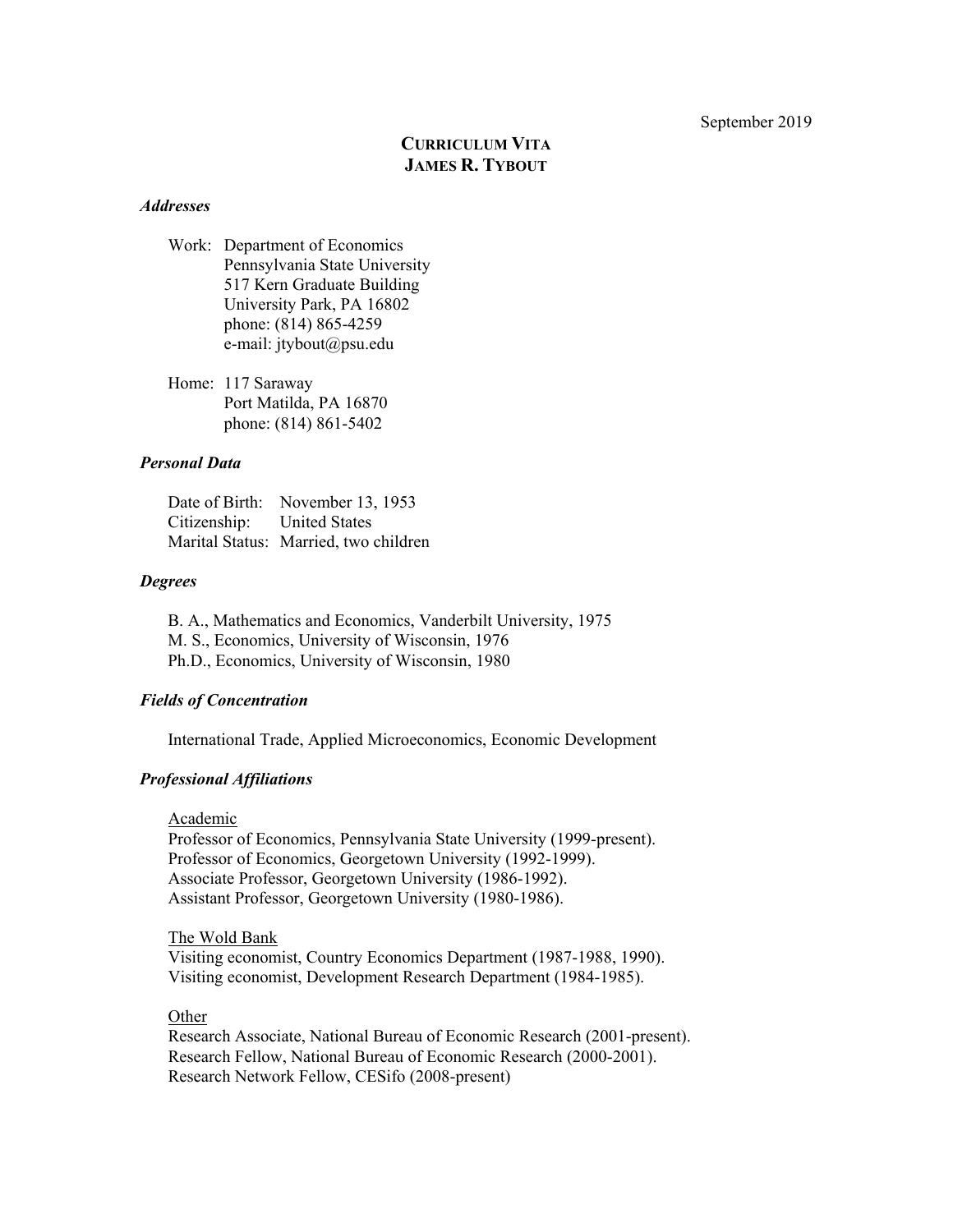#### *Professional Affiliations, continued*

Other

External Fellow, Leverhulme Centre for Research on Globalisation and Economic Policy (2005-present) Research Affiliate, International Growth Centre (2010-present)

## *Visiting positions*

Visiting Researcher, Centro de Estudios sobre Desarrollo Economico, Universidad de los Andes, Colombia (1979). Visiting Researcher, CESifo, Munich, Germany (2008) Visiting Lecturer, Paris School of Economics (2009) Visiting Researcher, Copenhagen Business School, Copenhagen, Denmark (2016) Visiting Researcher, Catholic University of Leuven, Leuven, Belgium (2016) Visitor, CEMFI, Madrid, Spain (2017) Visiting Researcher, Central Bank of Mexico, Mexico D.F., Mexico (2018)

#### *Editorial and Advisory Appointments*

Economics Advisory Panel, National Science Foundation, fall 2009-spring 2011 Associate Editor, *Review of Economics and Statistics* (2003-2012) Co-Editor, *Journal of International Economics* (2002-2005) Associate Editor, *Journal of International Economics* (1997-99, 2001-2002, 2005-2009). Associate Editor, *Revista de Analysis Economico* (1992-2009). Member of Editorial Board, *Journal Policy Reform* (1996-2006).

#### *Project Grants*

"International Buyer-Seller Matches," with Jonathan Eaton and Daniel Xu, funded by the National Science Foundation Grant SES-1426645 (2014-2017)

"Search and Learning in Export Markets," with Jonathan Eaton, funded by the National Science Foundation, Grant SES-0922358 (2009-2012)

"Openness, Industrial Evolution and Job Flows," with Nezih Guner and Hale Utar, funded by the National Science Foundation, Grant SES-0617888 (2006-09)

"Deep Integration and The Adjustment Process in Mexico," with Beata Javorcik and Wolfgang Keller, funded by the World Bank Research Administration Department (2006-07).

"International Trade and Industrial Evolution: An Empirical Framework for Policy Analysis," funded by the National Science Foundation, Grant SES 0095574 (2001-05).

"Micro Foundations of International Technology Diffusion," funded by the World Bank Research Administration Department (1999-2001).

"Micro-foundations of Successful Export Promotion," funded by The World Bank Research Administration Department (1994-95).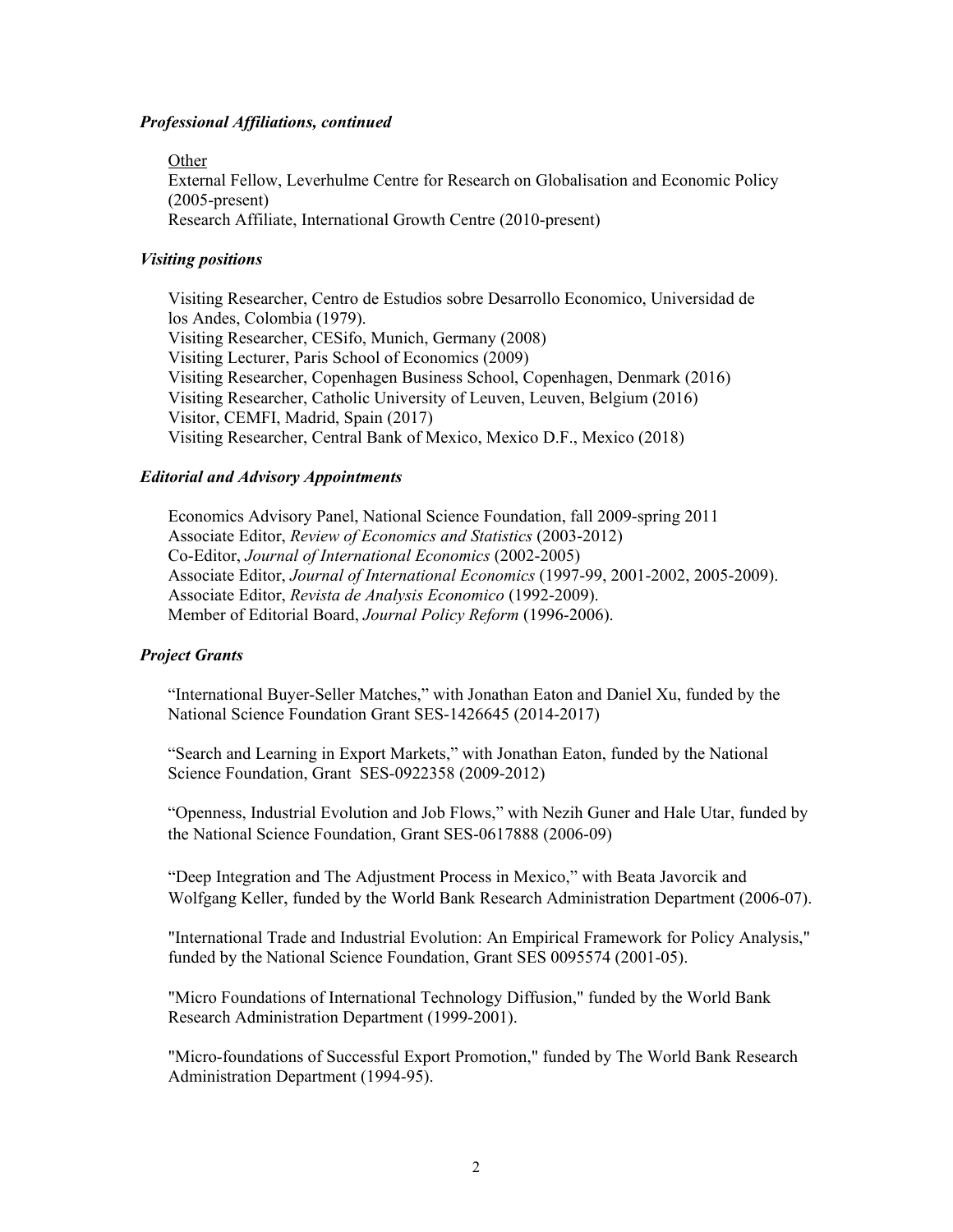"Follow-up Research and Summary Volume on Industrial Competition, Productive Efficiency and their Relation to Trade Regimes," funded by The World Bank Research Administration Department (1992-93).

"Industrial Competition, Productive Efficiency, and their Relation to Trade Regimes," funded by the World Bank Research Administration Department (1988- 91).

## *Consulting Experience*

#### World Bank

*Part-time consultant for:* Development Economics Department (1981); Development Research Department (1982, 1983, and 1985); Industry Department (1986); Country Economics Department Trade Policy Division (1988-94) and Public Economics Division (1991-92); International Economics Department, International Trade Division (1994-97), Private Sector Development (1995-96), Africa Technical Department, Private Sector (1996), Development Economics Department, Research Group (1997-2007); Economic Development Institute, 1998, World Bank Institute (1999-2001).

#### **Other**

Mexican Government, Secretaria de Comercio y Fomento Industrial (1991-92). International Food Policy Research Institute (1991). Inter-American Development Bank (2008)

## *Teaching Experience*

International Trade (graduate and undergraduate) Economic Development (graduate and undergraduate) Empirical Methods (graduate) Econometrics (undergraduate) Economic Statistics (undergraduate) Honors Micro Theory (undergraduate) Honors Thesis Course (undergraduate) Industrialization and Development (undergraduate) Microeconomic Principles (undergraduate) Macroeconomic Principles (undergraduate)

#### *Awards and Honors*

Outstanding Undergraduate Instructor Award, Dept. of Economics, Penn State, 2014 Best Graduate Professor, Dept. of Economics, Georgetown U., 1997 Phi Kappa Phi, University of Wisconsin, 1979 Vilas Academic Fellowship, University of Wisconsin, 1978-79 B. A. magna cum laude

#### *Languages*

English (native) Spanish (reading)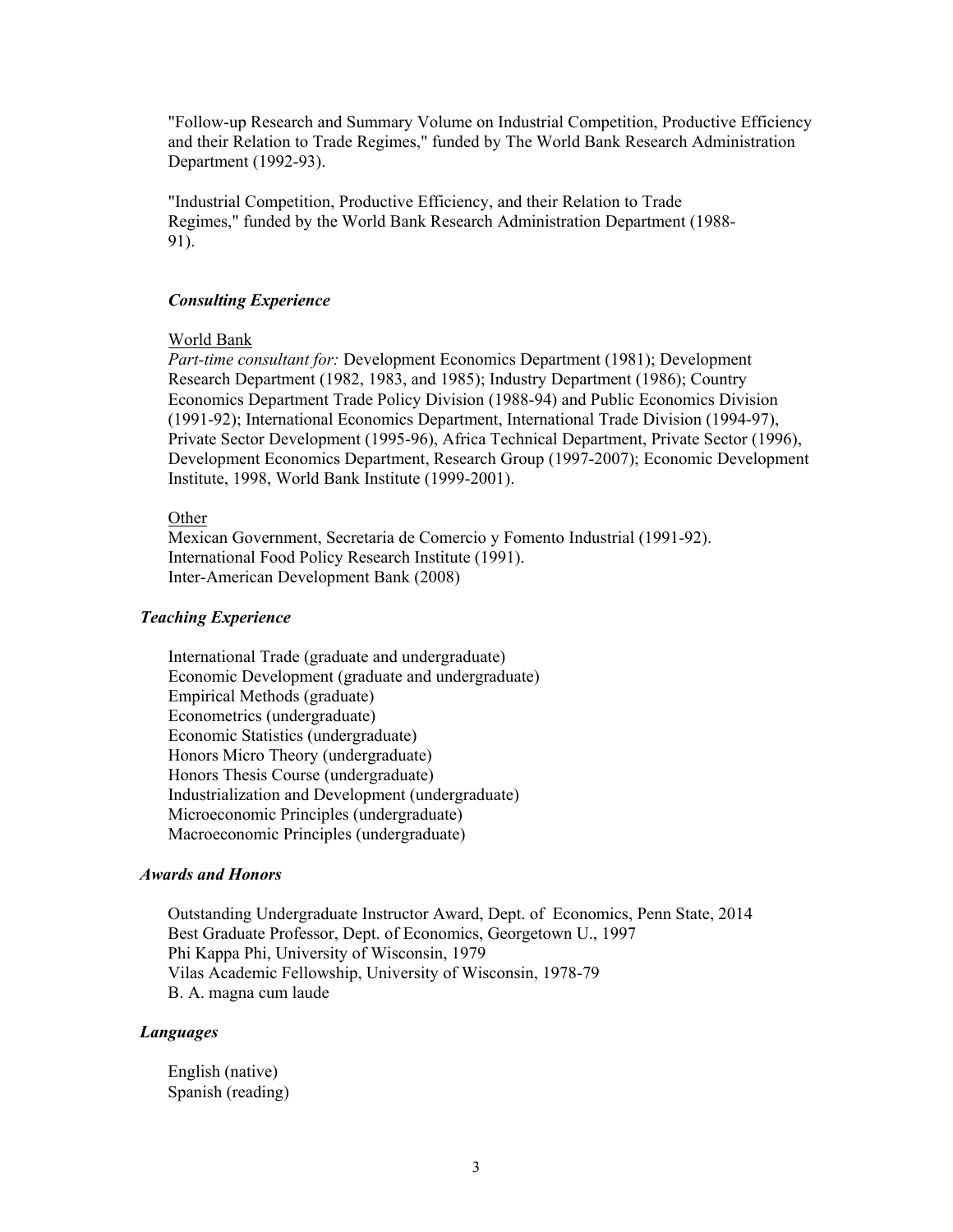#### *Journal Articles*

"Firm Dynamics, Job Turnover and Wage Distributions in an Open Economy," with Nezih Guner and Kerem Cosar, *American Economic Review* 106(3) (March 2016), pp. 625-63

"Credit Rationing, Macro Volatility, and Industrial Evolution in Developing Countries," with Eric Bond and Hale Utar, *International Economic Review* 56(3) (August 2015), pp. 695-722.

"The WalMart Invasion and Industrial Responses in Mexico," with Beata Javorcik, Leoardo Iacovone, and Wolfgang Keller, *Journal of International Economics* 95(1) (January 2015), pp. 1-15.

"Firm-Level Productivity Studies: Illusions and a Solution," with Hijime Katayama and Shihua Lu. *International Journal of Industrial Organization* 27(3) (May 2009), pp. 403-413.

"Deep Integration and Industrial Response: The Case of Mexican Soaps and Detergents," with Javorcik, Beata and Wolfgang Keller. *World Economy* 31(12) (December 2008), pp. 1525-1557.

"Market Entry Costs, Producer Heterogeneity and Export Dynamics," with Mita Das and Mark Roberts, *Econometrica* 75(3) (2007), pp. 837-873.

"A Firms-eye View of Commercial Policy Reforms in Cameroon," with Bernard Gauthier and Isidro Soloaga, *World Bank Economic Review* 16(3) (2002), pp. 449-472.

"Manufacturing Firms in Developing Countries: How Well Do They Do, and Why?" *Journal of Economic Literature* 38(1) (March 2000), pp. 11-44.

"Is Learning-by-Exporting Important? Micro-dynamic Evidence from Colombia, Mexico and Morocco," with Sofronis Clerides and Saul Lach, *Quarterly Journal of Economics* (August 1998), pp. 903-947.

"The Decision to Export in Colombia: An Empirical Model of Entry with Sunk Costs," with Mark Roberts, *American Economic Review* 87(4) (September 1997), pp. 545-563.

"Firm-level Responses to the CFA Devaluation in Cameroon," with Bernard Gauthier, Giorgio Barba Navaretti and Jaime de Melo, *Journal of African Economies* 6 (February 1997), pp. 3-34.

"Producer Turnover and Productivity Growth in Developing Countries," with Mark Roberts, *World Bank Research Observer* 12 (February 1997), pp. 1-18.

"Trade Liberalization and Dimensions of Efficiency Change in Mexican Manufacturing Industries," with M. Daniel Westbrook, *Journal of International Economics* 39 (August 1995), pp. 53-78.

"The Scope for Fuel Substitution in Manufacturing Industries: A Case Study of Chile and Colombia," with Diana Moss, *World Bank Economic Review* 8 (January 1994) pp. 49-74.

"Returns to Scale as a Source of Comparative Advantage," *American Economic Review: Papers and Proceedings* 83 (May 1993) pp. 440-444.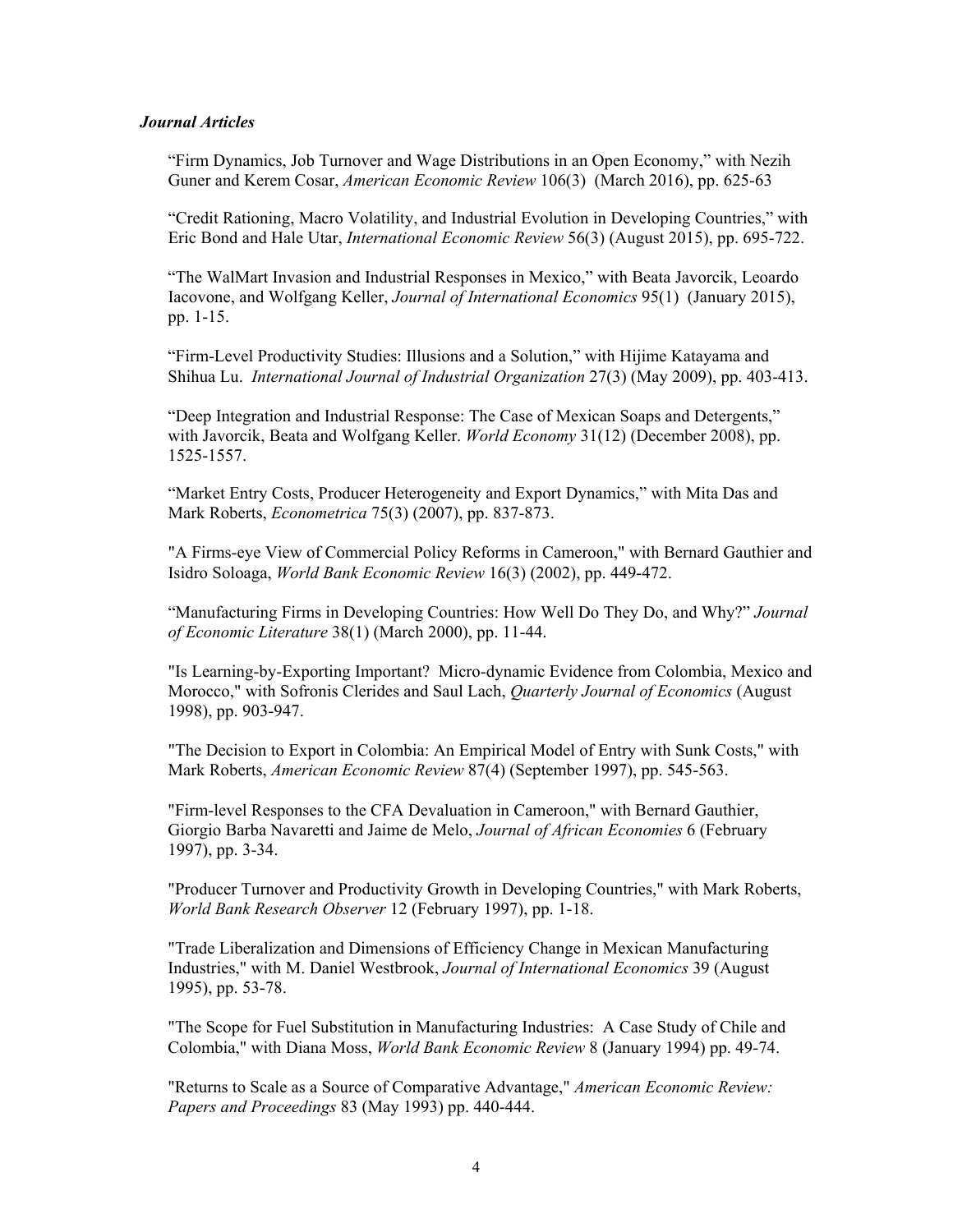## *Journal Articles, continued*

"Estimating Returns to Scale with Large Imperfect Panels: An Application to Chilean Manufacturing Industries," with M. Daniel Westbrook, *World Bank Economic Review* 7 (January 1993) pp. 85-112.

"Making Noisy Data Sing: Estimating Production Technologies in Developing Countries," *Journal of Econometrics* 53 (July-September 1992) pp. 25-44.

"Linking Trade and Productivity: New Research Directions," *World Bank Economic Review* 6 (May 1992), pp. 198-211.

"The Effects of Trade Policy on Scale and Technical Efficiency: New Evidence from Chile," with Jaime de Melo and Vittorio Corbo, *Journal of International Economics* 31 (November 1991), pp. 231-250.

"Industrial Bankruptcy Determinants in Argentina," with Eric Swanson, *Studies in Banking and Finance (supplement to the Journal of Banking and Finance)*, (1988), pp. 1-27.

"Macro Shocks and Industrial Portfolio Responses: An Econometric Model for LDCs," with Taeho Bark, *Review of Economics and Statistics* (November 1988), pp. 559-568.

"The Algebra of Inflation Accounting," *International Economic Journal* (Summer 1988), pp. 83-100.

"A Firm-Level Chronicle of Financial Crises in the Southern Cone," *Journal of Development Economics*, (December 1986), pp. 371-400.

"What Went Wrong with Recent Reforms in the Southern Cone," with Vittorio Corbo and Jaime de Melo, *Economic Development and Cultural Change*, (April 1986), pp. 561-588.

"The Effects of Financial Liberalization on Saving and Investment in Uruguay," with Jaime de Melo, *Economic Development and Cultural Change*, (April 1986), pp. 607-640.

"Liberalization with Stabilization in the Southern Cone of Latin America: Introduction to Part II of the Symposium," *World Development*, (August 1985), pp. 941-48. (Spanish version appeared as "Financial Adjustments during Recent Reform Attempts: Introduction to the Symposium" in *Cuadernos de Economia*, April 1985, 3-12).

"Microeconomic Adjustments in Argentina during 1976-81: The Importance of Changing Levels of Financial Subsidies," with Humberto Petrei, *World Development*, (August 1985), pp. 949-68. (Spanish version appeared as "Argentina 1976-1981: La Importancia de Variar los Niveles de Subsidios Financieros" in *Cuadernos de Economia*, April 1985, 13-36.)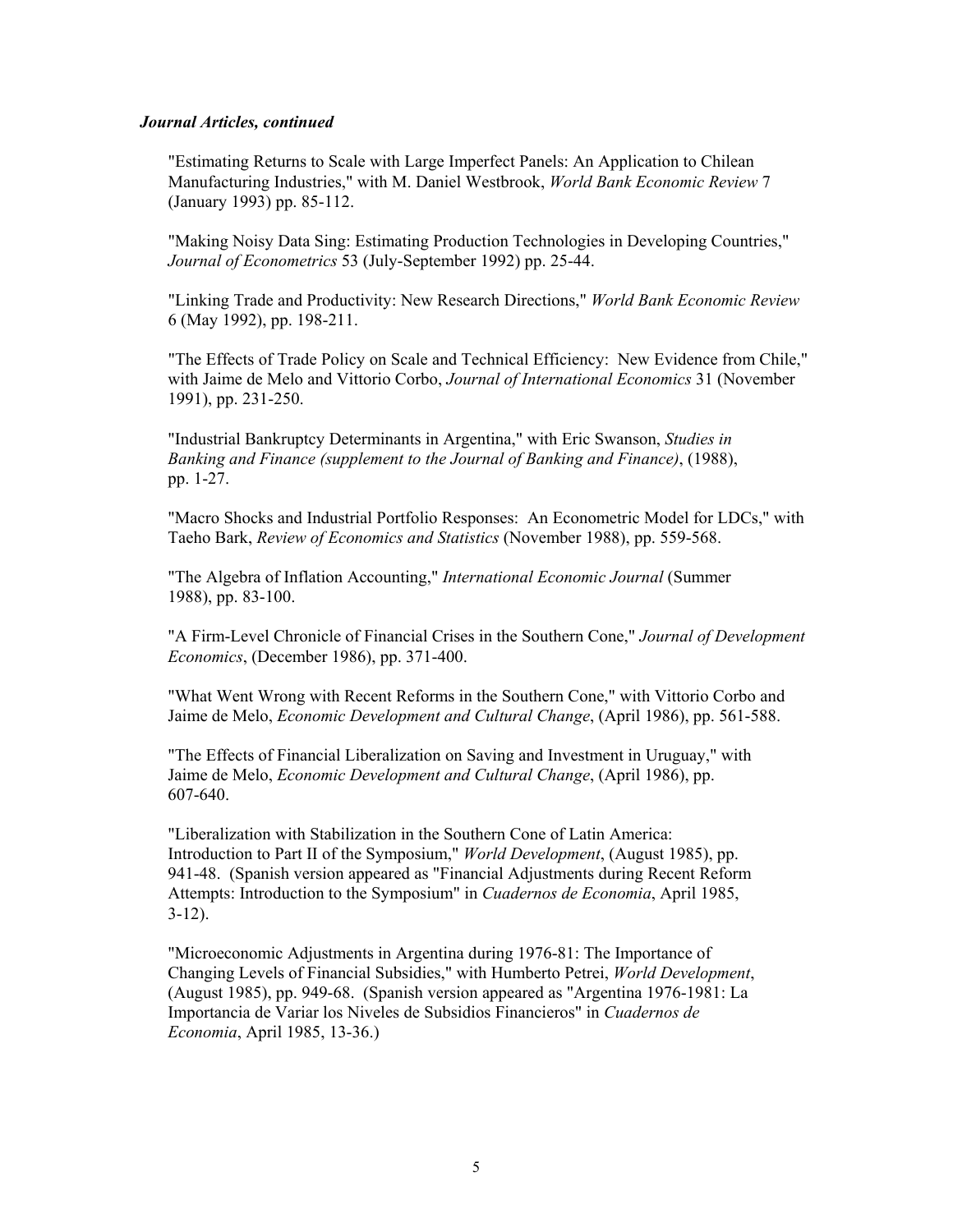## *Journal Articles, continued*

"Microeconomic Adjustments in Chile during 1977-81: The Importance of Being a Grupo," with Julio Galves, *World Development*, (August 1985) 969-994. (Spanish version appeared as "Chile 1977-1981: Impacto sobre las Empresas Chilenas de Algunas Reformas Economicas e Intentos de Estabilizacion" in *Cuadernos de Economia*, April 1985, 37-72).

"Microeconomic Adjustments in Uruguay during 1973-81: The Interplay of Real and Financial Shocks," with Jaime de Melo and Ricardo Pascale, *World Development*, (August 1985), pp. 995-1015. (Spanish version appeared as "Uruguay 1973-1981: Interrelacion entre Shocks Financieros y Reales" in *Cuadernos de Economia*, April 1985, 73-92).

"Interest Controls and Credit Allocation in Developing Countries," *Journal of Money, Credit and Banking*, (November 1984), pp. 474-487.

"Credit Rationing and Investment Behavior in a Developing Country," *Review of Economics and Statistics*, (November 1983), pp. 598-607.

"A Firm-Level Analysis of Credit Rationing in Colombia" (in Spanish), *Desarrollo y Sociedad*, (July 1981), pp. 274-295.

## *Books and Monographs*

*What Makes Exports Boom?* with Mark Roberts, Directions in Development Monograph Series*,* The World Bank, Washington, D.C., 1997.

*Industrial Evolution in Developing Countries: Micro Patterns of Turnover, Productivity and Market Structure*. Co-edited with Mark Roberts, New York: Oxford University Press, 1996.

## *Book Chapters*

"Openness and Export Dynamics: New Research Directions," in Guido Porto and Bernard Hoekman, eds., *Trade Adjustment Costs in Developing Countries: Impacts, Determinants and Policy Responses.* Washington, D.C.: The World Bank, 2010

"The Margins of Entry into Export Markets: Evidence from Colombia," with Jonathan Eaton, Marcela Eslava and Maurice Kugler, in Elhanan Helpman, Dalia Marin and Thieery Verdier, eds., *The Organization of Firms in a Global Economy*, Cambridge, MA: Harvard University Press, 2008.

"Product Quality, Productive Efficiency, and International Technology Diffusion: Evidence from Plant-level Panel Data," with Aart Kraay and Isidro Soloaga, in Bernard Hoekman and Beata Smarzynska Javorcik, eds., *Global Integration and Technology Transfer*. New York: Palgrave-Macmillan, 2006.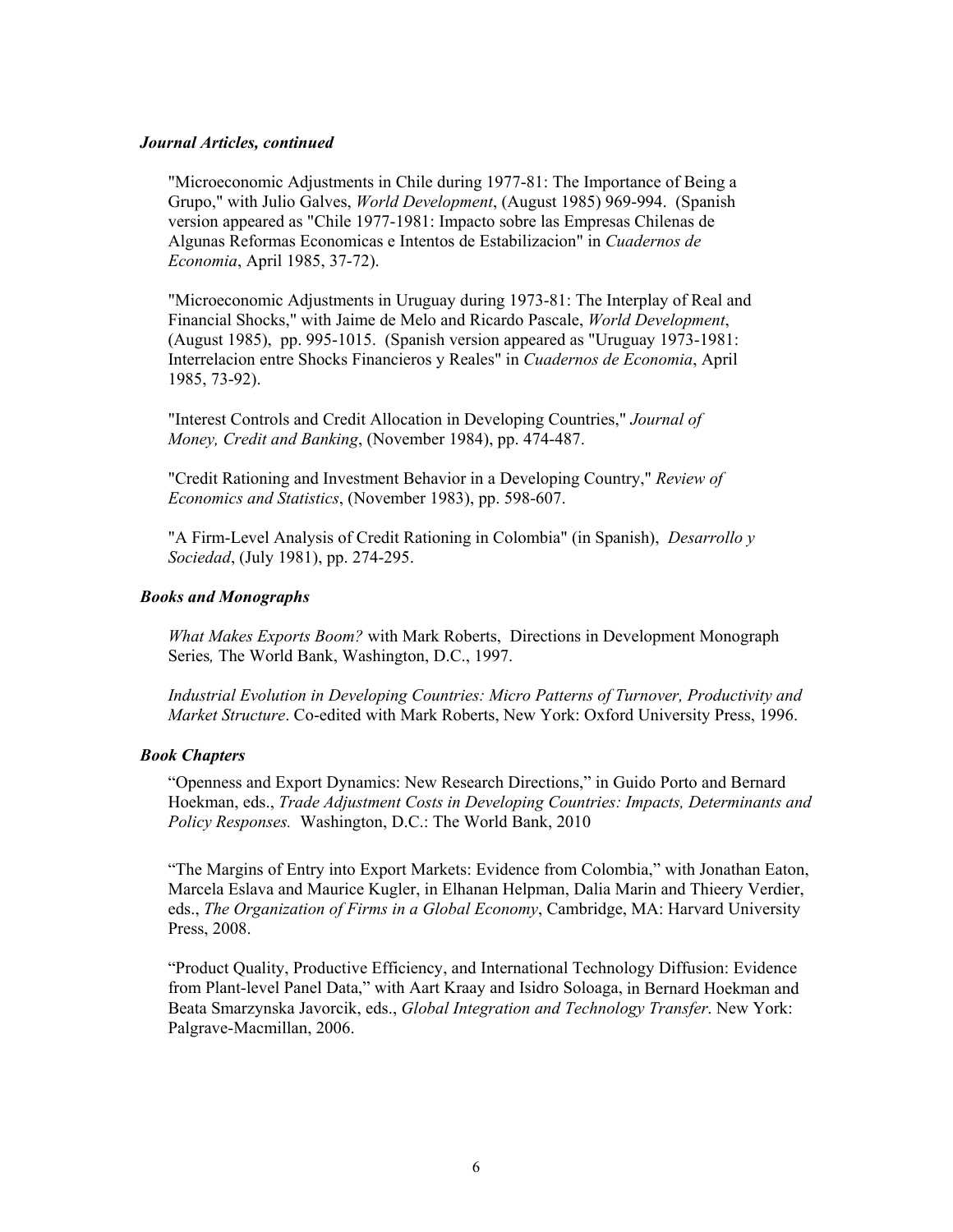#### *Book Chapters, continued*

"Plant- and Firm-Level Evidence on 'New' Trade Theories," in E. Kwan Choi and James Harrigan, eds., *Handbook of International Economics*, Oxford: Basil-Blackwell, 2003. Reprinted in Bernard Hoekman and Beata Smarzynska Javorcik, eds., *Global Integration and Technology Transfer*. New York: Palgrave-Macmillan, 2006.

"Trade Policy and Industrial Sector Responses in the Developing World: Interpreting the Evidence," with Erkan Erdem, in S. Collins and D. Rodrik, eds., *Brookings Trade Forum 2003*. Washington, D.C.: The Brookings Institution, 2004.

"Es la promoción de industrias de alta tecnología un motor para el desarrollo?" with Julie Hunt, in *Competitividad de las Exportaciones en Colombia*, Bogota: Tercer Mundo, 2000.

"Industrial Heterogeneity and Performance: A Preview," with Mark Roberts, in Mark Roberts and James Tybout, eds.,1996, *op cit*.

"Heterogeneity and Productivity Growth: Assessing the Evidence" in Mark Roberts and James Tybout, eds., 1996, *op cit*.

"Productivity Growth in Colombia and Chile: Panel-based Evidence on the role of Entry, Exit and Learning," with Lili Liu, in Mark Roberts and James Tybout, eds., 1996, *op cit.*

"The Scope for Efficiency Gains from Scale Economy Exploitation: Evidence from Panel Data," with M. Daniel Westbrook, in Mark Roberts and James Tybout, eds., 1996, *op cit.*

"Turnover and Mark-ups: A Preview of the Country Studies," with Mark Roberts, in Mark Roberts and James Tybout, eds., 1996, *op cit.*

"The Chilean Liberalization and its Aftermath, 1979-86," in Mark Roberts and James Tybout, eds., 1996, *op cit.*

"Adjustment Lending and Industrial Sector Performance," in A. Chibber, M. Dailami, J. de Melo, and V. Thomas (eds.) *Economies in Distress: Structural Adjustment and the World Bank*, New York: Oxford University Press for the World Bank, 1991.

"Size Rationalization and Trade Exposure in Developing Countries, " with Mark Roberts, in R. Baldwin (ed.) *Empirical Studies of Commercial Policy*, Chicago: U. Chicago Press for the NBER, 1991.

#### *Book Reviews and Published Comments*

"The Missing Middle: Correspondence." *Journal of Economic Perspectives* 28(4) (fall 2014), pp. 235-36.

"Comment on: 'The Impact of Trade on Plant Scale, Production Run Length and Diversification,'" in Timothy Dunne and Mark Roberts, eds., *Producer Dynamics: New Evidence from Micro Data*, U. Chicago Press, 2009.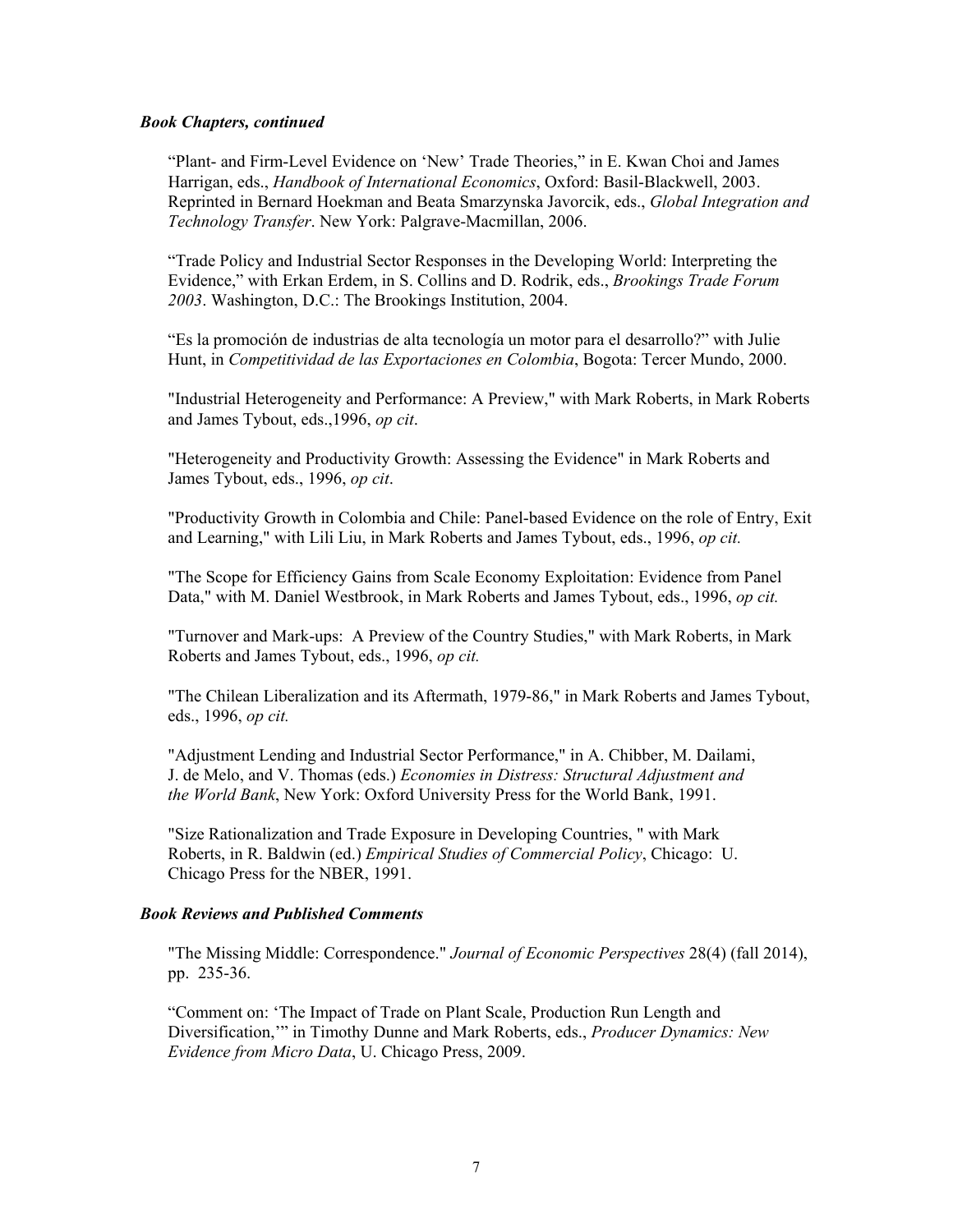## *Book Reviews and Published Comments, continued*

"Comment on 'Trade Costs, Firms and Productivity' by Andrew Bernard, J. Bradford Jensen and Peter Schott," *Journal of Monetary Economics 5*3(5) (July 2006).

Comment on "North American Integration and Factor Price Equalization: Is There Evidence of Wage Convergence between Mexico and the United States?" by Ana Revenga and Claudio Montenegro, in Susan Collins, ed., *Imports, Exports and the American Worker*. Washington, D.C.: The Brookings Institution Press, 1998.

"Review of *Competitiveness, Convergence, and International Specialization*, by David Dollar and Edward Wolff," *Journal of International Economics* 37 (November 1994) pp. 265-268.

"Review of *Efficiency in U.S. Manufacturing Industries*, by Richard Caves and David Barton," *Journal of Economic Literature* 30 (March 1992) pp. 185-187.

## *Recent Working Papers*

"The Price of Globalization," with Nezih Guner and Alessandro Ruggieri. Preliminary version: 2019

"Training, Offshoring, and the Job Ladder," with Nezih Guner and Alessandro Ruggieri. Preliminary version: 2019

Two-Sided Search in International Markets," with Jonathan Eaton, David Jinkins, and Daniel Xu. Latest version: 2018

"A Search and Learning Model of Export Dynamics," with Jonathan Eaton, Marcela Eslava, David Jinkins, and C.J. Krizan. Latest version 2018

"Born to Export Firms," with Bernardo Diaz Astarloa, Jonathan Eaton, Kala Krishna, Bee Aw Roberts, and Andres Rodriguez-Clare. Latest version 2016

## *Seminars Recently Presented*

MIT-Harvard (2019), Yale (2019), Central Bank of Mexico (2018), Georgia Tech (2017), Hong Kong U. (2017), Hong Kong U. of Science and Technology (2017), CEMFI (2017), KOF Swiss Economic Institute (2017), Georgetown U. (2016), U. Colorado-Boulder (2016), U. Colorado-Denver (2016), U. Michigan (2016), Columbia U. (2016), U. Warwick (2016), London School of Economics (2016), Royal Holloway, University of London (2016), U. Oslo (2016), U. Copenhagen (2016), Copenhagen Business School (2016), Lund University (2016), Aarhus U. (2016), UCLA (2015), Rochester U. (2014), Duke U. (2013), National Bank of Belgium (2013), The World Bank (2013), U. Maryland (2013), Johns Hopkins SAIS (2013), Yale (2012), Universitat Autònoma de Barcelona (2012), Princeton U. (2012), U. British Columbia (2011), Vanderbilt U. (2010), Stanford U. (2010), U.C. Santa Cruz (2010), Boston U. (2010), Yale (2010), Universidad de los Andes (2010), Harvard U. (2010), Michigan State University (2010), Princeton U., (2009), University of Nottingham (2009),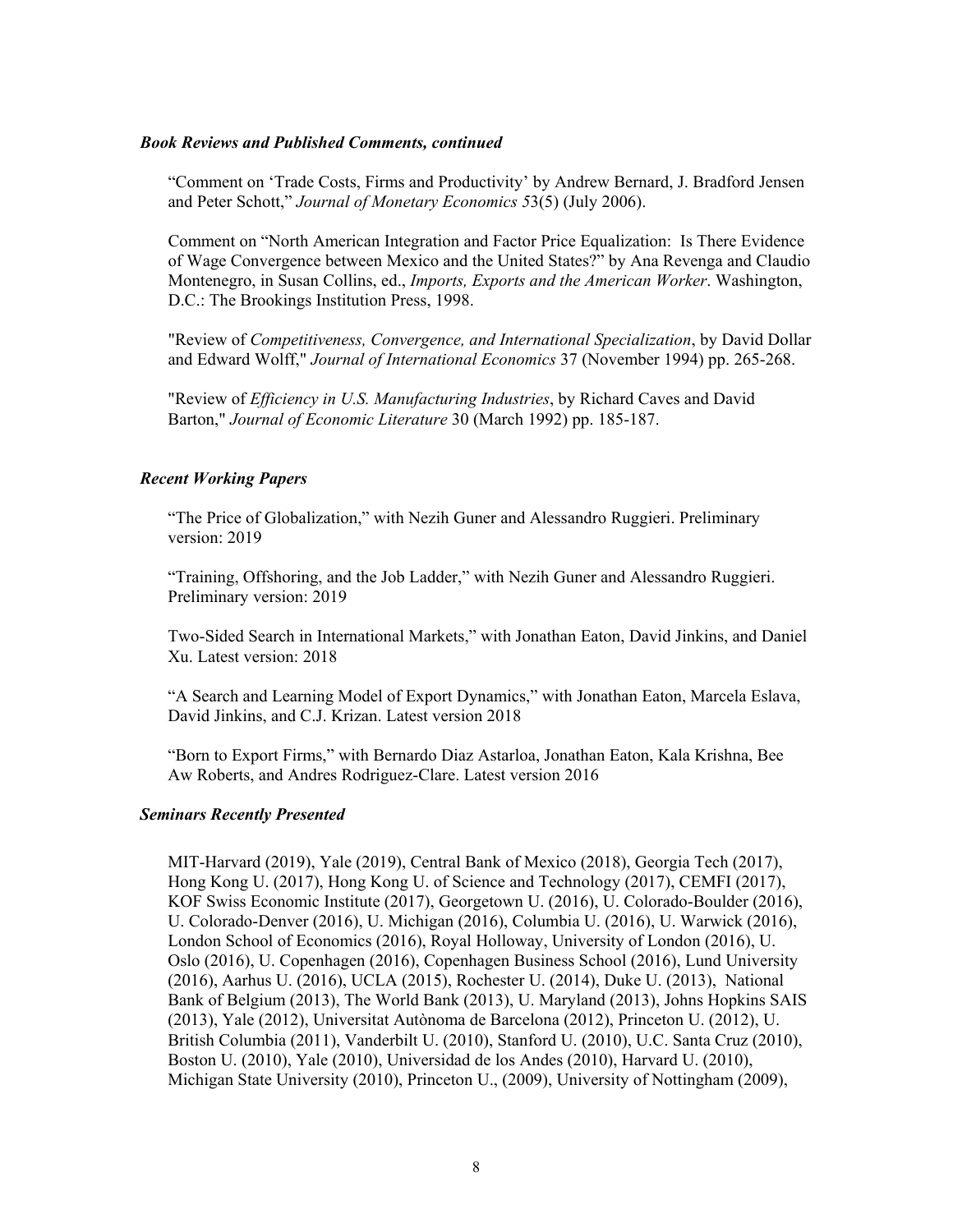#### *Seminars Recently Presented, continued*

London School of Economics (2009), Paris School of Economics (2009), Columbia U. (2008), Cornell U. (2008), U. Western Ontario (2008), U. North Carolina (2008), Paris School of Economics (2008), Carnegie-Mellon (2007), The World Bank (2007), Queens University (2007), U. Wisconsin-Madison (2007), U. Texas (2007), Georgetown U. (2006), U. Virginia (2006), U. Michigan (2006), U. Toronto (2006), Purdue U. (2006), Philadelphia Federal Reserve (2006), Yale U. (2005), New York U. (2005), International Monetary Fund (2004), U. California Berkeley (2004), New York U. (2004), Syracuse U. (2004), Harvard Business School (2004), U. Indiana (2004), Harvard U. (2003), U. Michigan (2003), World Bank (2003), Ohio State U. (2002), U. Toulouse (2002), U. Maryland (2002), Delta/Ensae/Crest (Paris, 2002), U. Toronto (2001), U. Wisconsin-Madison (2000)

## *Recent Conference Participation*

NBER Summer Institute, International Trade and Investment sessions, July 2019 (discussant)

U. Penn-Philadelphia Fed Workshop on Macroeconomics and Economic Policy, April 2018 (discussant)

Society for Economic Dynamics, Annual Meetings, Mexico City, Mexico, June 2018 (paper)

St. Louis Fed. Reserve, Macro-Trade Conference, April 2018 (invited paper)

Royal Economic Society, Annual Meetings, Brighton, England, March 2018 (invited paper)

Firms in Emerging Economics (IESR), Jinan U.. China, June 2017 (invited paper)

American Economic Association, Annual Meetings, San Francisco, CA, January, 2016 (discussant).

European Central Bank conference "Enhancing competitiveness and fostering sustainable growth," Frankfurt, Germany, June 2015 (invited presentation).

Cowles Foundation summer Conference: "New Perspectives in Macroeconomics, Development and International Trade," Yale U., June 2015 (discussant).

American Economic Association, Annual Meetings, Boston, MA, January, 2015 (paper).

Stanford Center for International Development and International Growth Centre Conference on Trade, Productivity and Development, Stanford, CA, November, 2014 (invited paper)

Federal Reserve Bank of Philadelphia, International Trade Workshop, Philadelphia, November, 2014 (discussant).

National Bureau of Economic Research, Summer Institute, International Trade and Investment Sessions, Cambridge, MA, July 2014 (discussant)

National Bureau of Economic Research, Summer Institute, Productivity and Development Sessions, Cambridge, MA, July 2014 (discussant)

IES Summer Trade Workshop, Princeton University, June 2014 (discussant)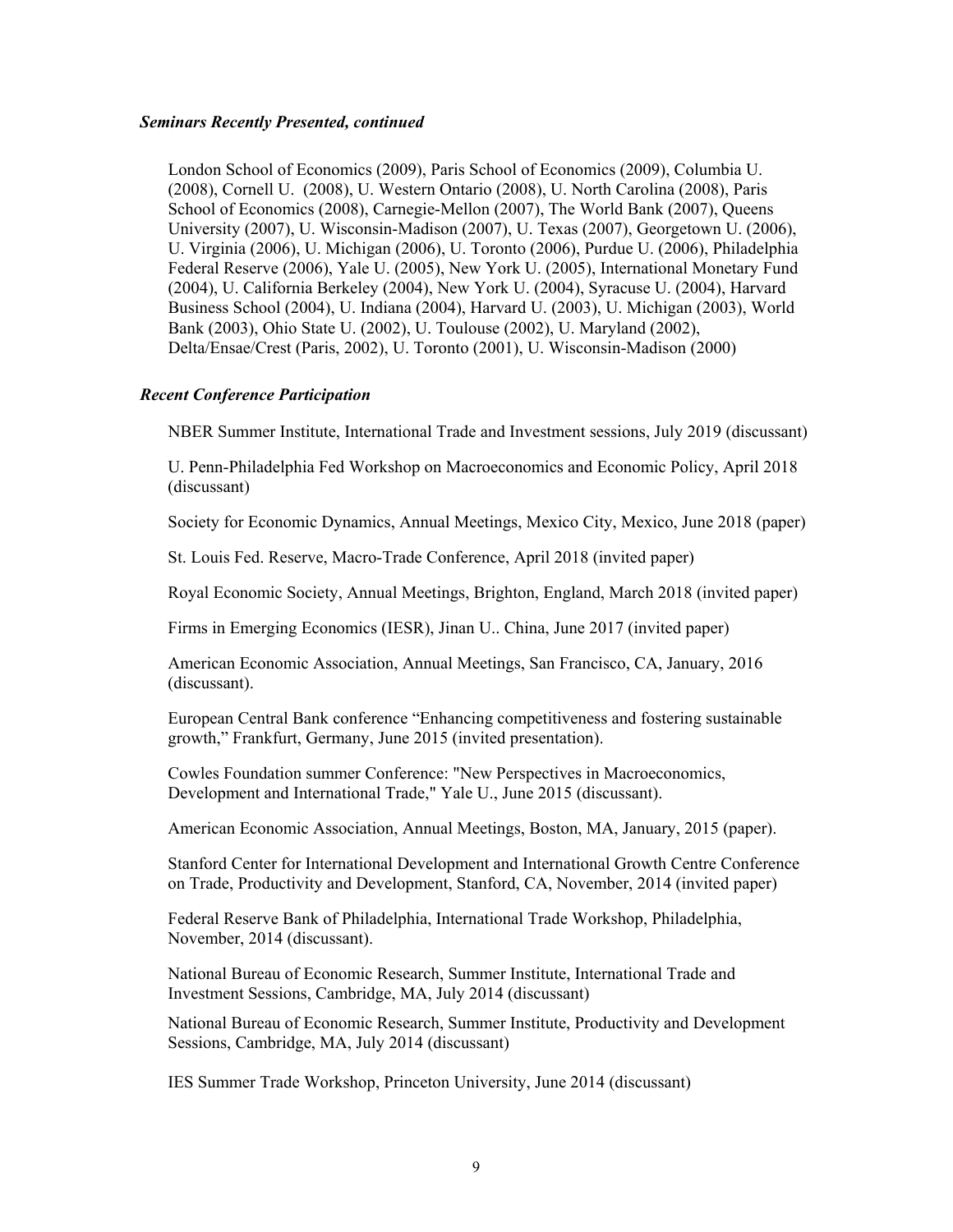Research Data Center Conference, Penn State, April 2014 (discussant)

The World Bank, Conference on Exporters in the Middle East and North Africa, December, 2013 (keynote speaker).

IES Summer Trade Workshop, Princeton University, June 2013 (discussant)

IES Summer Trade Workshop, Princeton University, June 2012 (discussant)

IEFS China annual conference, Tianjin, China, June 2012, June (keynote speaker)

National Bureau of Economic Research, Summer Institute, International Trade and Investment Sessions, Cambridge, MA, July 2012 (discussant)

National Bureau of Economic Research, Summer Institute, Economic Fluctuations and Growth Sessions, Cambridge, MA, July 2012 (discussant)

"Trade and Development Conference in Honor of Jaime de Melo," Lusanne, Switzerland, November 2012 (invited paper)

American Economic Association session, January 2012 (discussant).

American Economic Association session, "International Trade and Trade Policy: In Memory of Robert E. Baldwin," 2012 (invited paper).

National Bureau of Economic Research, International Trade and Investment Program Meetings, San Francisco, 2010 (paper)

American Economic Association Meetings, Denver, 2011 (paper).

Federal Reserve Bank of Philadelphia and University of Pennsylvania, Workshop on Macroeconomics, Philadelphia, 2011 (invited paper)

International Growth Centre Trade Research Network, Spring Meeting, State College, 2011 (keynote speaker)

Universitat Tuebingen Conference on the Worker-Specific Effects of Globalization, 2011 (invited paper)

University of Pittsburgh Conference on "Productivity at the Firm Level," 2011 (invited paper)

Federal Reserve Bank of Philadelphia, International Trade Workshop, Philadelphia, November, 2010 (discussant).

Australasian Trade Conference, Australian National University, Canberra, March 2010 (keynote speaker).

American Economic Association, Annual Meetings, Atlanta, GA, January 2010 (discussant and paper).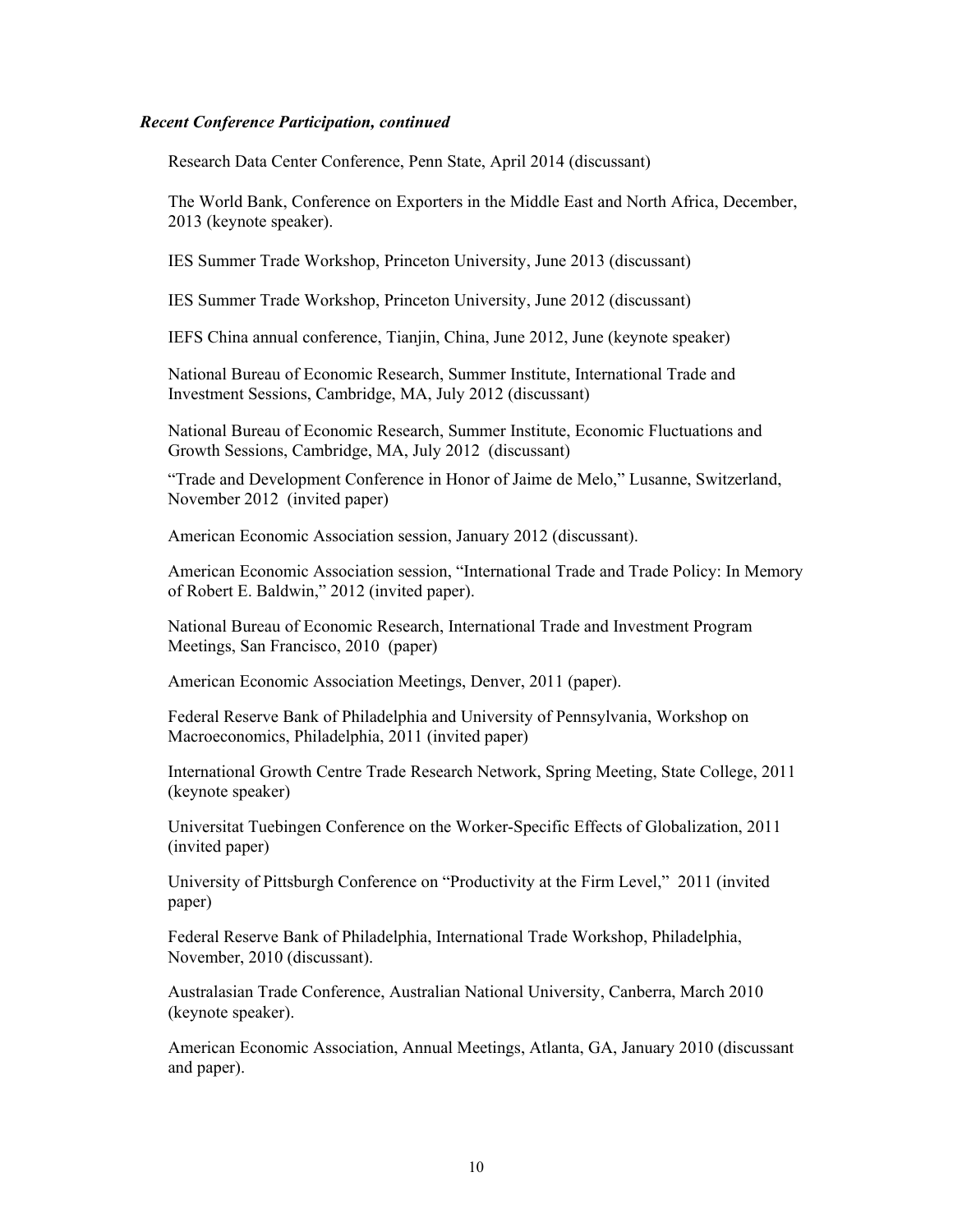Midwest International Economics Association, Fall 2009 meetings, Penn State University (paper and session chair)

EUI-IMT workshop on Trade, Firm Dynamics and Growth, Institute for Advanced Studies, Lucca, Italy, June 2009 (invited paper).

Centre for Economic Policy Research, Workshop in International Trade, Madrid, Spain, June 2009 (paper).

Milton Friedman Institute, University of Chicago, Finance and Development Conference, Chicago, May 2009 (invited paper)

National Bureau of Economic Research, Productivity Group, Spring Meetings, Cambridge, MA, March 2009 (paper)

Einaudi Institute for Economics and Finance, Comparative Analysis of Enterprise Data: Industry Dynamics, Firm Performance, and Worker Outcomes, Rome, Italy April 2009 (invited paper)

American Economic Association, Annual Meetings, San Francisco, CA, January 2009 (discussant and paper).

International Trade Workshop, Federal Reserve Bank of Philadelphia, November 2008 (invited paper).

Comparative Analysis of Enterprise Data, Budapest, Hungary, May 2008 (discussant and session chair).

Elliott School of International Affairs, George Washington University, Conference on Firm Heterogeneity and Trade/Investment Outcomes, April 2008 (invited speaker).

Allied Social Science Association meetings, January 2008, New Orleans, (discussant, American Economic Association session).

CESifo Conference on Aggregate Shocks in Heterogeneous Firm Models, Venice, Italy, July 2008 (keynote speaker).

Latin America and Caribbean Economic Association, Bogota, Colombia, October 2007 (invited plenary speaker).

University of Michigan, workshop on "Firms in the Global Economy," Ann Arbor, MI, September 2007 (invited paper).

Allied Social Science Association meetings, January 2007 (discussant, American Economic Association session; discussant, Econometric Society session; discussant International Economics and Finance Society session).

Centre for Economic Policy Research, Trade, Industrialization and Development Conference, Paris, France, October 2006 (paper).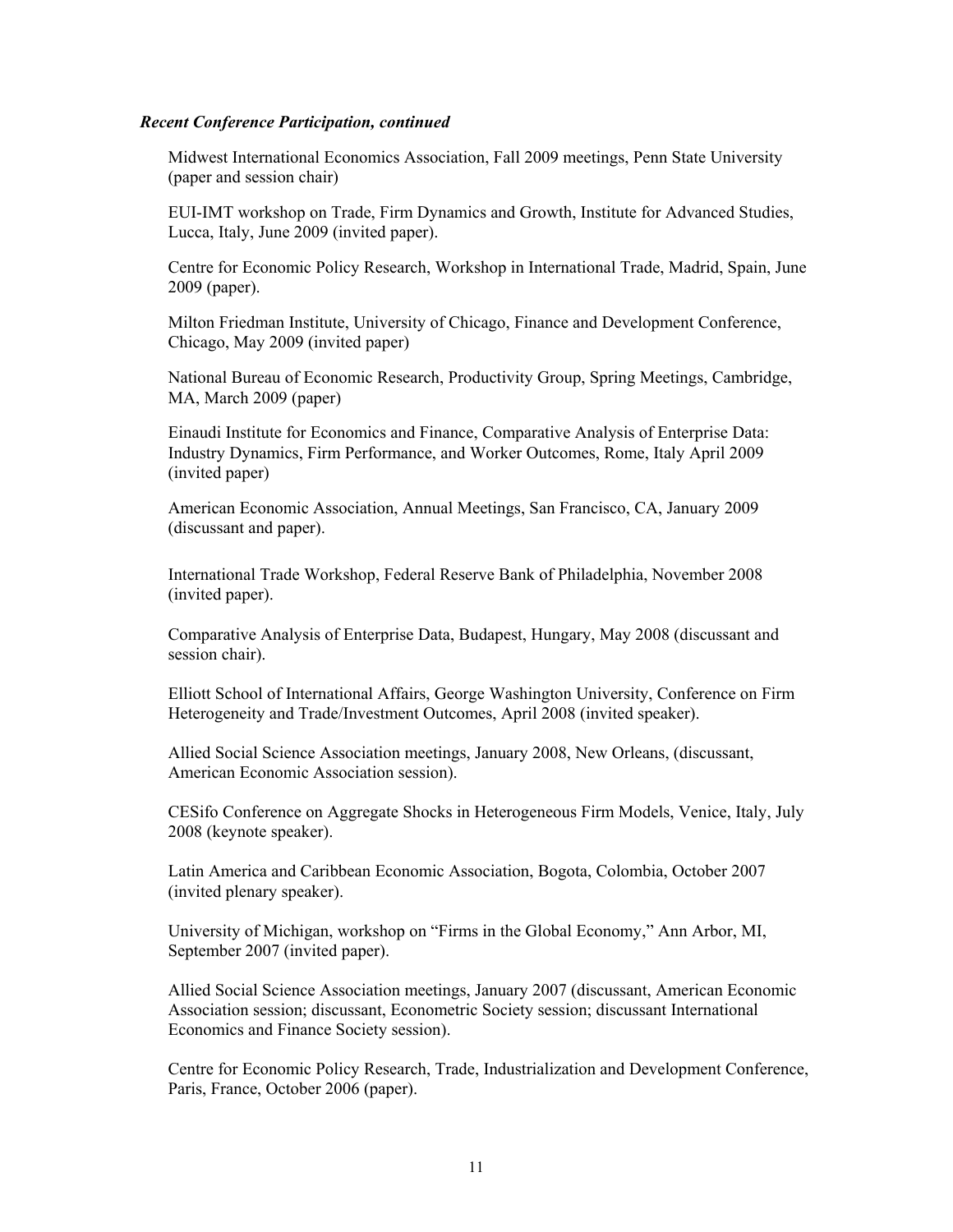Santa Cruz Center for International Economics, Annual Conference, Santa Cruz, CA, October 2006 (invited paper).

National Bureau of Economic Research, Summer Institute, International Trade and Investment Sessions, Cambridge, MA, July 2006.

Nottingham University Workshop on Frontiers in International Trade, Nottingham, England, May 2006 (invited paper).

World Bank Conference on the Microeconomics of Growth, Washington, D.C., May 2006 (roundtable commentator).

Carnegie-Rochester Conference on Public Policy, "International Trade and Globalization," Pittsburgh, PA, November 2005. (discussant).

National Bureau of Economic Research, Summer Institute, Productivity Sessions, Cambridge, MA, July 2005. (paper).

Universidad de los Andes, "Job Reallocation, Productivity Dynamics, and Trade Liberalization," Bogota, Colombia, July 2005 (keynote speaker)

Nordic International Trade Seminar, Helsinki, Finland, May 2005 (invited speaker)

Sussex University Conference on "The impact of trade liberalisation on firm-level structural adjustment and poverty," Brighton, England, March 2005 (invited paper).

National Bureau of Economic Research/Conference for Research on Income and Wealth, Bethesda, MD, April 2005 (discussant).

Econometric Society, Philadelphia, PA, January 2005 (session chair)

CEPR Summer School on The Microeconomic Effects of Trade and Trade Policy: The Perspective of Developing Countries, Gargnano, Italy, September 2004 (invited lectures).

National Bureau of Economic Research, Summer Institute, Productivity sessions, Cambridge, MA, July 2004. (discussant).

National Bureau of Economic Research, Productivity sessions, Cambridge, MA, December 2003. (discussant).

World Bank Workshop on Investment Climate, Berlin, September 2003 (invited presentation).

National Bureau of Economic Research, Summer Institute, International Trade and Investment sessions, Cambridge, MA, July 2003. (paper).